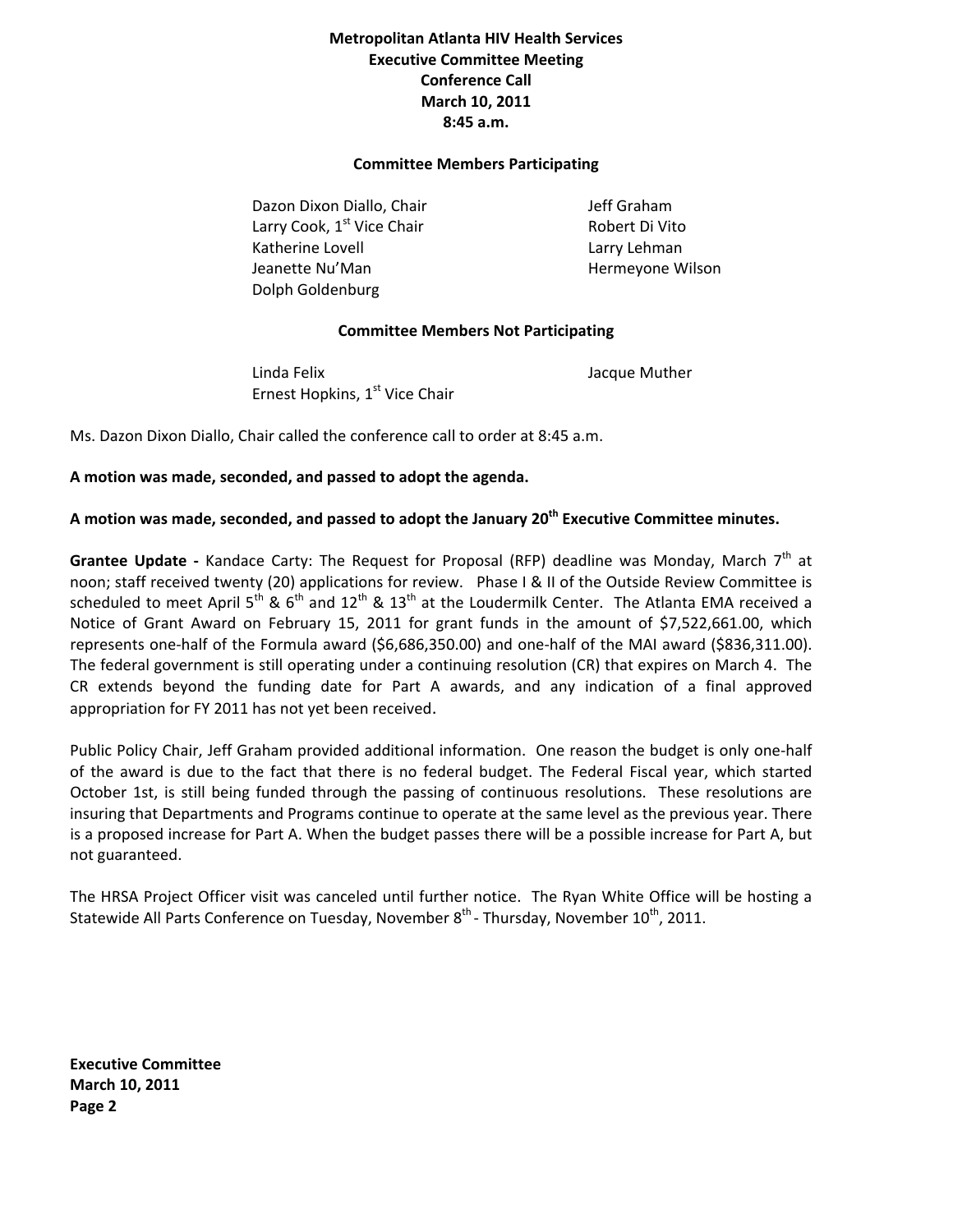## **Committee Updates:**

**Public Policy Committee:** Jeff Graham ‐ As of February 2011 there are currently over a 1,000 individuals on the ADAP waiting list, (the number was 1,009 at the end of February). There have been no State cuts to the budget for ADAP. The midyear budget could have an increase of \$3.5 million assuming the State can enroll all that are on the waiting list as Medicare Part B clients and use ADAP to cover out of pocket expenses. This would save the State about \$1.8 million.

The Public Policy Committee is requesting approval from the Executive Committee for Jeff Graham to work with Dazon Dixon Diallo in drafting a letter to the State requesting a meeting with Dr. Anil Mangla, Director of Infectious Disease and Immunization and address growing concerns, such as filling the, Part B Treatment and Care Manager Position and the ADAP waiting list.

• **A motion was made, seconded, and passed for Jeff Graham to work along with Dazon Dixon Diallo, Chair, to write a letter to the State requesting a meeting with Dr. Mangla in reference to the ADAP waiting list, Part B Treatment and Care Manager Position and other concerns.** 

The Public Policy Committee is seeking support from the Executive Committee and the Planning Council to endorse an ADAP Town Hall meeting that will increase public education and awareness about the AIDS Drug Assistance Program, the Welvista program, and other health care concerns. Mr. William Francis of "Act Now" will explain how the programs work.

• **A motion was made, seconded, and passed for the Executive Committee & the Planning Council to endorse the ADAP Town Hall meeting to increase awareness and consumer education.** 

The Public Policy Committee is also requesting approval to draft a second letter from the Planning Council to the US congress to express the unmet needs in the EMA. This letter will be sent if a federal budget has been finalized before the next CAEAR Coalition meeting in early April.

• **A motion was made, seconded, and passed for the Public Policy Chair to work along side the Planning Council Chair, Dazon Dixon to write a letter from the Planning Council to the US Congress expressing the unmet need in the Atlanta EMA.** 

The Executive Committee was also informed that the Public Policy Committee hosted a Healthcare Reform Webinar in February in conjunction with the Primary Care and the Mental Health/Substance Abuse Task Forces.

## Committee Updates:

Assessment Committee: Jeanette Nu'Man - The Committee met on Wednesday, March 2<sup>nd</sup> to develop strategies to identify communities with disparate health outcomes and develop and implement strategies to decrease gaps in service locations. The Committee is contracting with a consultant to obtain this data that will be available at the end of March. In addition, the Committee is working with AID Atlanta to develop a Virtual Case Management model. The Committee will not meet in April due to the Outside Review Committee.

**Executive Committee March 10, 2011 Page 3**